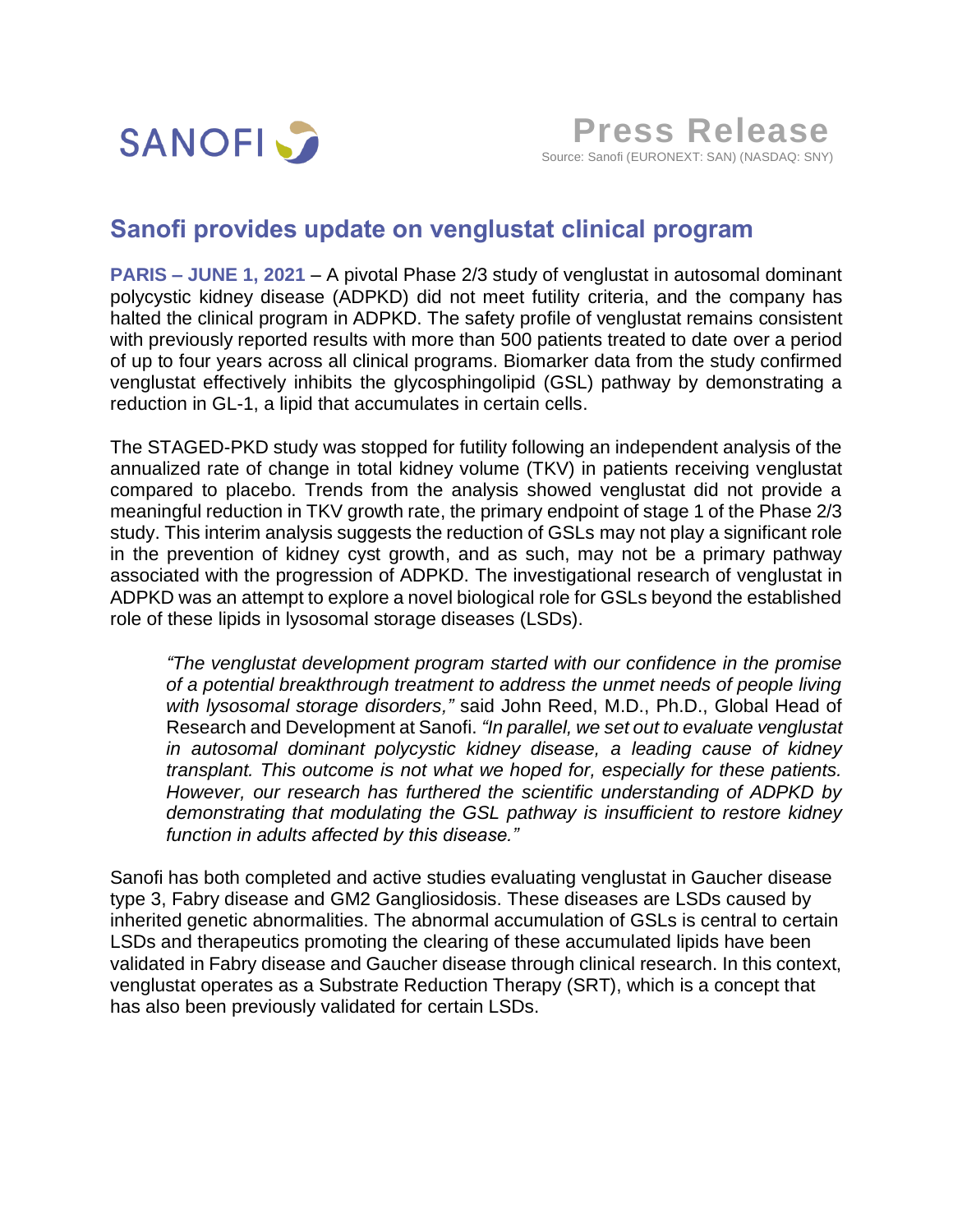## **About venglustat**

GSLs are cellular building blocks whose abnormal accumulation is implicated in several rare diseases, responsible for both cell dysfunction and disease progression. Venglustat is a novel, oral investigational therapy that has the potential to slow the progression of certain diseases by inhibiting abnormal GSL accumulation. Venglustat is currently under clinical investigation and its safety and efficacy have not been evaluated by any regulatory authority.

## **About Sanofi**

Sanofi is dedicated to supporting people through their health challenges. We are a global biopharmaceutical company focused on human health. We prevent illness with vaccines, provide innovative treatments to fight pain and ease suffering. We stand by the few who suffer from rare diseases and the millions with long-term chronic conditions.

With more than 100,000 people in 100 countries, Sanofi is transforming scientific innovation into healthcare solutions around the globe.

Sanofi, Empowering Life

**Sanofi Media Relations Contact**  Ashleigh Koss Tel.: +1 (908) 205-2572 [Ashleigh.Koss@sanofi.com](mailto:Ashleigh.Koss@sanofi.com)

Sally Bain Tel.: +1 (781) 264-1091 [Sally.Bain@sanofi.com](mailto:Sally.Bain@sanofi.com)

**Sanofi Investor Relations Contacts Paris** Eva Schaefer-Jansen Arnaud Delepine Nathalie Pham

**Sanofi Investor Relations Contacts North America** Felix Lauscher Fara Berkowitz Suzanne Greco

**Sanofi IR main line:** Tel.: +33 (0)1 53 77 45 45 [investor.relations@sanofi.com](mailto:investor.relations@sanofi.com) https://www.sanofi.com/en/investors/contact

## *Sanofi Forward-Looking Statements*

*This press release contains forward-looking statements as defined in the Private Securities Litigation Reform Act of 1995, as amended. Forward-looking statements are statements that are not historical facts. These statements include projections and estimates and their underlying assumptions, statements regarding plans, objectives, intentions and expectations with respect to future financial results, events, operations, services, product development and potential, and statements regarding future performance. Forward-looking statements are generally identified by the words "expects", "anticipates", "believes", "intends", "estimates", "plans" and similar expressions. Although Sanofi's management believes that the expectations reflected in such forward-looking statements are reasonable, investors are cautioned that forward-looking information and statements are subject to various risks and uncertainties, many of which are difficult to predict and generally beyond the control of Sanofi, that could cause actual results and developments to differ materially from those expressed in, or implied or projected by, the forwardlooking information and statements. These risks and uncertainties include among other things, the uncertainties inherent in research and development, future clinical data and analysis, including post marketing, decisions by regulatory authorities, such as the FDA or the EMA, regarding whether and when to approve any drug, device or biological application that may be filed for any such product candidates as well as their decisions regarding labelling and other matters that could affect the availability or commercial potential of such product candidates, the fact that product candidates if approved may not be commercially successful, the future approval and commercial success of therapeutic alternatives, Sanofi's ability to benefit from external growth opportunities, to complete related transactions and/or obtain regulatory clearances, risks associated with intellectual property and any related pending or future litigation and the ultimate outcome of such litigation, trends in exchange rates and*